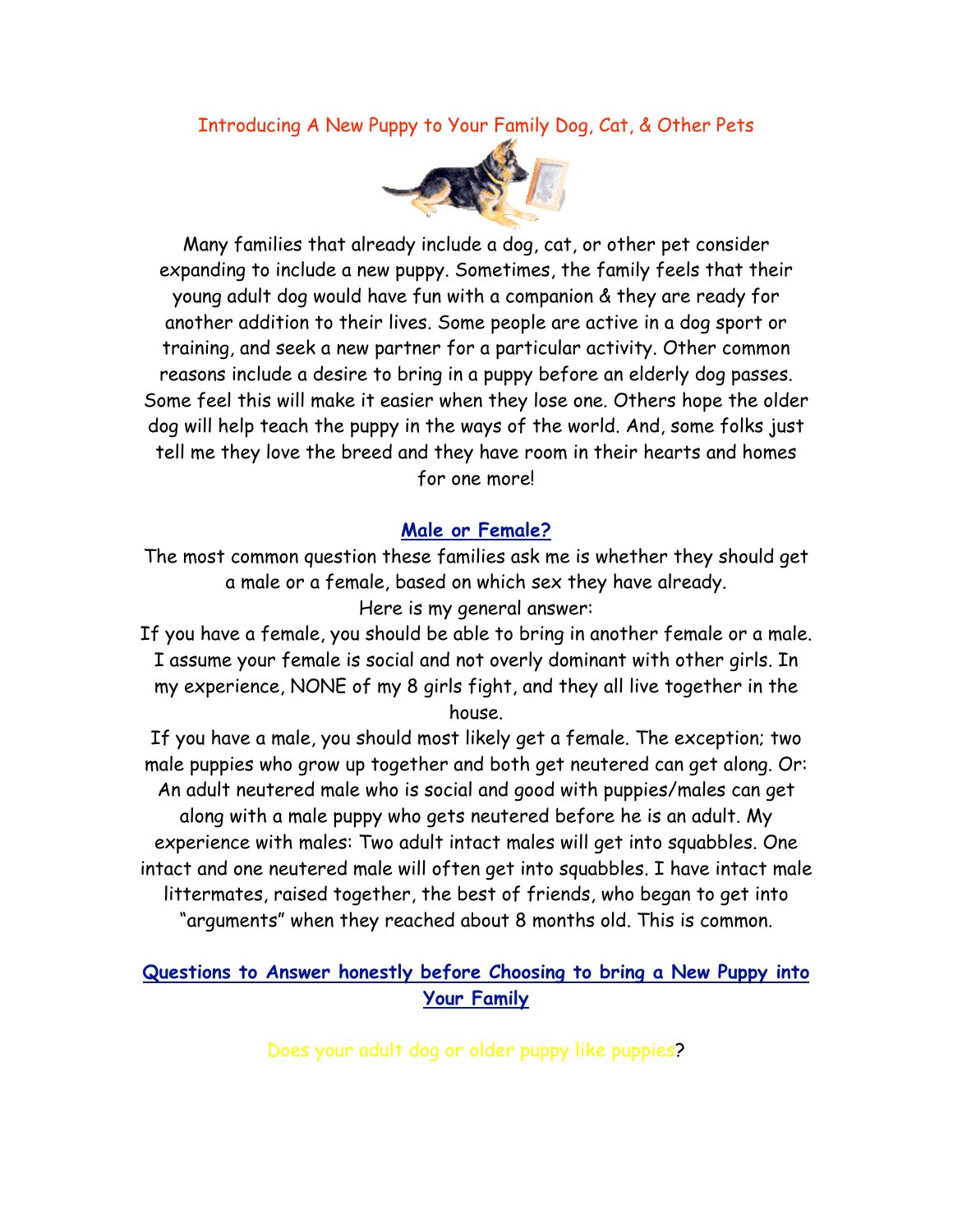

Many dogs dislike puppies. This may be due to puppies' bounciness and lack of manners, this could be because the older dog feels pain when puppies pounce, or it could just be personal preference! If your dog dislikes puppies & has shown aggression towards puppies in the past, you should not introduce a puppy into your family. It may be disappointing, but, if your existing dog is not a good candidate for a puppy, you must come to terms with this reality. It may be that you could consider adopting an older dog. Many dogs who dislike pups are happy to play with adults. There are breeders who retire breeding dogs and re home them. This could be a way for you to add on to your family without the puppy problem! (We do not re-home our adults. Ours live here for their lifetime. But, many breeders do offer this and I can provide you a list of a few.)

### Is your existing dog socialized & playful? Does he have sore hips?

#### Is he possessive or aggressive over toys or food?

If your dog is social, playful, and seems to enjoy when his friends come over to play, he is a good candidate to get on well with a puppy. If your adult dog is elderly, does he have sore hips or arthritis or any medical condition that might prevent him from enjoying rough play with a boisterous puppy?

If your dog has shown any aggression over food and toys, you must think very carefully about how you will separate a puppy at meal times and how you will be sure there are no toys or chewies to fight over. (Perhaps the dogs can only have something to chew when in their crates or separated.)

## Do you have a way to keep Puppy safely separated from your adult/older puppy?

You should separate your adult and puppy when they eat. You should not leave them alone, loose together until puppy is perhaps 4-6 months old and can hold his own. Never leave an 8 -12 week old puppy loose with an adult when you are not there.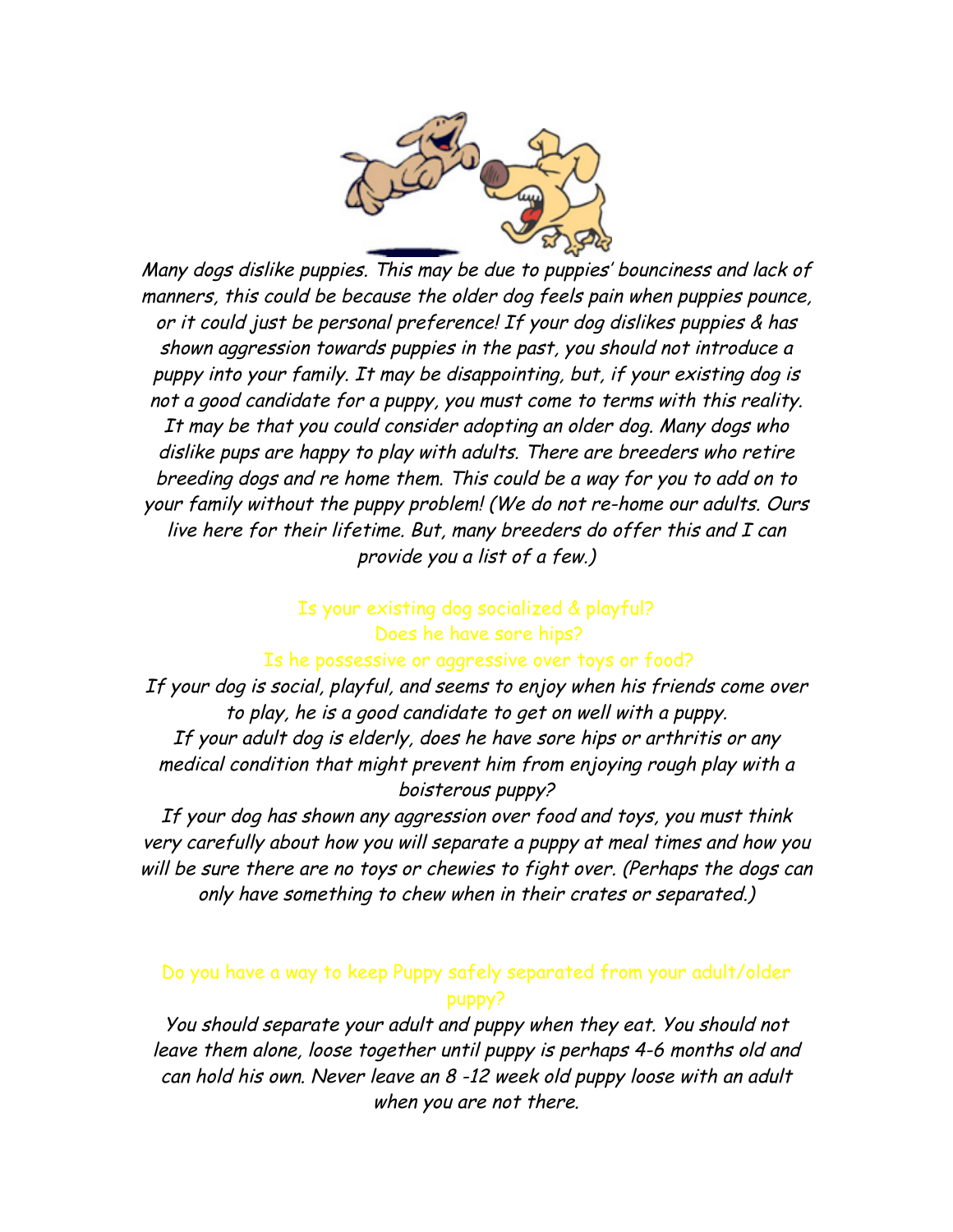## Do you have time to train and exercise your puppy separately from your other dog?

You will need to create time to work with puppy for 15 minutes or so a day, alone, in order to establish a good training foundation. Later, when puppy knows his commands, you can work with both dogs as a way of "proofing" behavior with distraction. You may also need to take puppy for play time and exercise separately from your adult, at least at first. Puppy K class is a great way to be sure your puppy gets playtime with others his own age.



Have your cats been raised with a dog – from when he was a PUPPY? Do your cats have safe escape routes from a curious puppy? Are your cats outdoor cats? If so, are they protected for fleas/ticks? Outdoor cats are notorious for carrying fleas and donating them to your puppy!

You should be sure that the cats do not get cornered by the curious puppy, especially if the cat is accustomed to your past or older dog, who knows how to behave. A puppy might be tempted to chase and pounce a cat, who is not expecting this & is not amused!

You should keep your litter box and cat food where puppy can not get into it. You should supervise all interaction until everyone is comfortable with each other.

If you have a small pet - such as a rabbit or reptile, you will need to be sure the puppy can not get access to the pet. Most German Shepherd Dogs can be trained not to kill livestock and small animals. However, many GSDs do have a high prey instinct/prey drive and they will act on it! A puppy should not be playing with your house rabbit.

**Introductions**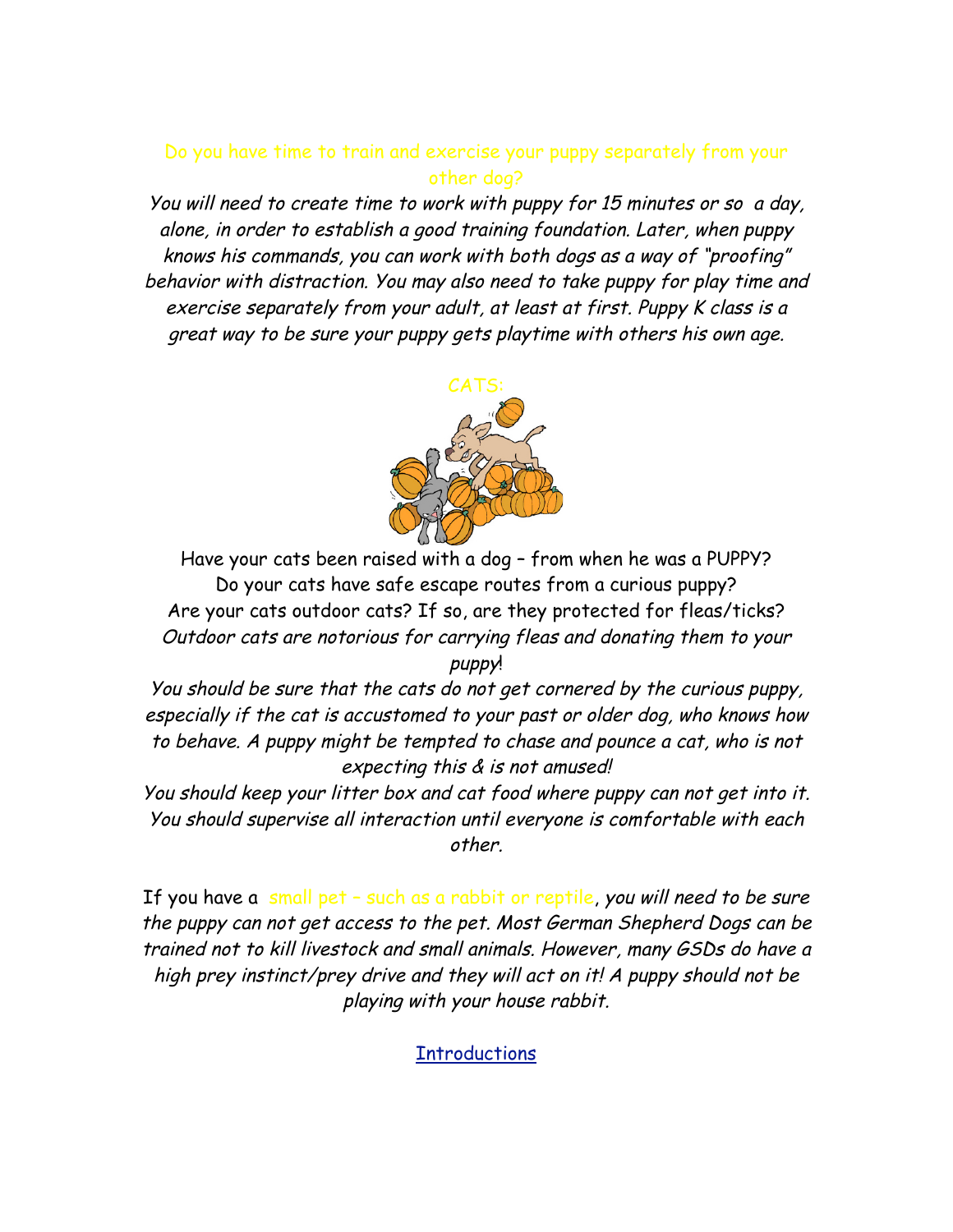

Once a family decides to add a puppy to their home, the next question is usually how best to introduce the puppy to the other dog. I have heard some very odd methods!

One trainer told a family to put the puppy in a crate out in a field. Then, walk with their dog up to the crate as if they "found" an abandoned puppy, and take it with them. In my opinion, this is crazy, not to mention stressful for puppy!

My tips: If you can introduce them on neutral ground, great. If you must bring your dog with you when you pick up puppy, do not allow the adult to bark at the puppy' s crate in your vehicle. Have a way to restrain him – crate him – if necessary. \*\*Puppy should always be transported from breeder to home in a crate.\*\*\*

If you plan to introduce them at home, a good idea is to baby gate off an area for puppy. Allow your other dog to see/watch/sniff, but not come into the space at first. You need to SUPERVISE in case of enthusiastic gate crashing!

Meeting outside can be less threatening for canine introductions, especially with a territorial older dog. If you have more than one dog, introduce them to the puppy one at a time. Make sure all dogs are leashed and there is an adult holding each leash. (ADULT = Not a child)

Let them sniff each other, which is normal canine greeting behavior, and talk to them in a happy, friendly voice. Walk the dogs around and let them sniff and investigate each other at intervals.

Watch carefully for body language that indicate an aggressive response, including hackles standing up on the other dog's back, lip curling, teethbaring, deep growls, a stiff legged gait, tail held high and stiffly, or a prolonged stare. If you see such postures, interrupt the interaction immediately by calmly and positively getting each dog interested in something else. (The adult with the older dog can call him over or take in his leash, ask for a sit, give a food reward, or play with a toy. Do not do this if the dog tends to be aggressive about food/toys.) Try letting the dogs interact again, but this time for a shorter time period and/or at a greater